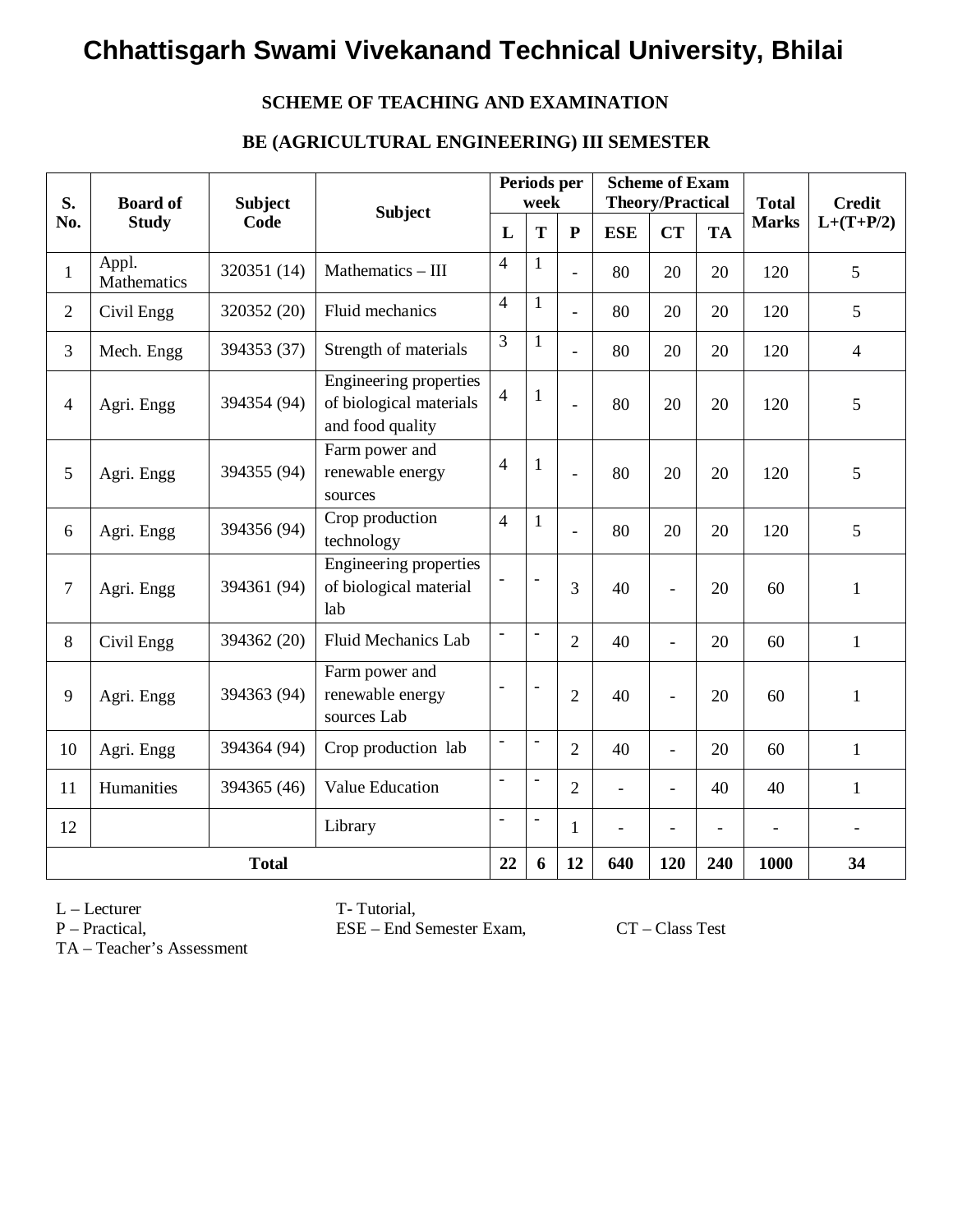### **SCHEME OF TEACHING AND EXAMINATION**

#### **BE (AGRICULTURAL ENGINEERING) IV SEMESTER**

| S.             | <b>Board of</b> | <b>Subject</b> | <b>Subject</b><br>L                                                    |                          | week                     | Periods per              |                | <b>Scheme of Exam</b><br><b>Theory/Practical</b> |                          | <b>Total</b>   | <b>Credit</b>  |  |
|----------------|-----------------|----------------|------------------------------------------------------------------------|--------------------------|--------------------------|--------------------------|----------------|--------------------------------------------------|--------------------------|----------------|----------------|--|
| No.            | <b>Study</b>    | Code           |                                                                        |                          | T                        | ${\bf P}$                | <b>ES</b><br>E | <b>CT</b>                                        | <b>TA</b>                | <b>Marks</b>   | $L+(T+P/2)$    |  |
| $\mathbf{1}$   | Agri. Engg      | 394451 (94)    | Watershed hydrology                                                    | $\overline{4}$           | $\mathbf{1}$             | $\overline{a}$           | 80             | 20                                               | 20                       | 120            | 5              |  |
| $\overline{2}$ | Agri. Engg      | 394452 (94)    | Soil and water<br>conservation structures                              | 3                        | 1                        | $\overline{\phantom{a}}$ | 80             | 20                                               | 20                       | 120            | $\overline{4}$ |  |
| 3              | Agri. Engg      | 394453 (94)    | Crop process, Drying<br>storage engineering                            | $\overline{4}$           | 1                        | $\equiv$                 | 80             | 20                                               | 20                       | 120            | 5              |  |
| 4              | Mech. Engg      | 394454 (37)    | Engineering<br>Thermodynamics                                          | $\overline{4}$           | $\mathbf{1}$             | $\equiv$                 | 80             | 20                                               | 20                       | 120            | 5              |  |
| 5              | Mech. Engg      | 394455 (37)    | Numerical Analysis &<br><b>Computer Programming</b><br>$(C & C++)$     |                          | $\mathbf{1}$             | $\blacksquare$           | 80             | 20                                               | 20                       | 120            | 5              |  |
| 6              | Civil Engg      | 394456 (20)    | Soil mechanics                                                         |                          | $\mathbf{1}$             | $\overline{\phantom{a}}$ | 80             | 20                                               | 20                       | 120            | $\overline{4}$ |  |
| $\overline{7}$ | Civil Engg.     | 394461 (20)    | Soil mechanics Lab                                                     |                          | $\overline{a}$           | $\overline{2}$           | 40             | $\sim$                                           | 20                       | 60             | $\mathbf{1}$   |  |
| 8              | Agri. Engg      | 394462 (94)    | Agricultural<br>Topography & Land<br>Measurement lab                   | $\overline{\phantom{a}}$ | $\overline{\phantom{a}}$ | $\overline{2}$           | 40             | $\blacksquare$                                   | 20                       | 60             | 1              |  |
| 9              | Agri. Engg      | 394463 (94)    | Crop process, Drying<br>storage engineering Lab                        |                          |                          | $\overline{2}$           | 40             | $\overline{\phantom{0}}$                         | 20                       | 60             | $\mathbf{1}$   |  |
| 10             | Mech. Engg      | 394464 (37)    | Numerical Analysis &<br><b>Computer Programming</b><br>$(C & C++)$ Lab | $\overline{\phantom{a}}$ | $\overline{\phantom{a}}$ | $\overline{2}$           | 40             | $\equiv$                                         | 20                       | 60             | $\mathbf{1}$   |  |
| 11             | Humanities      | 394465 (46)    | Health, Hygiene &<br>Yoga                                              | $\overline{\phantom{a}}$ | $\blacksquare$           | $\overline{2}$           |                |                                                  | 40                       | 40             | $\mathbf{1}$   |  |
| 12             |                 |                | Library                                                                | $\overline{\phantom{a}}$ | $\blacksquare$           | 1                        | $\blacksquare$ | $\overline{\phantom{0}}$                         | $\overline{\phantom{0}}$ | $\blacksquare$ | $\blacksquare$ |  |
|                | <b>Total</b>    |                |                                                                        |                          | 6                        | 11                       | 640            | 120                                              | 240                      | 1000           | 33             |  |

L – Lecturer T- Tutorial,

P – Practical, ESE – End Semester Exam, CT – Class Test

TA – Teacher's Assessment

Note: (1) Duration of all theory papers will be of Three Hours.

Note: (2) Industrial Training of six weeks in mandatory for B.E. student. It is to be completed in two parts. The first part will be in summer after IV sem. after which students have to submit a training report which will be evaluated by the college teachers during B.E. V sem.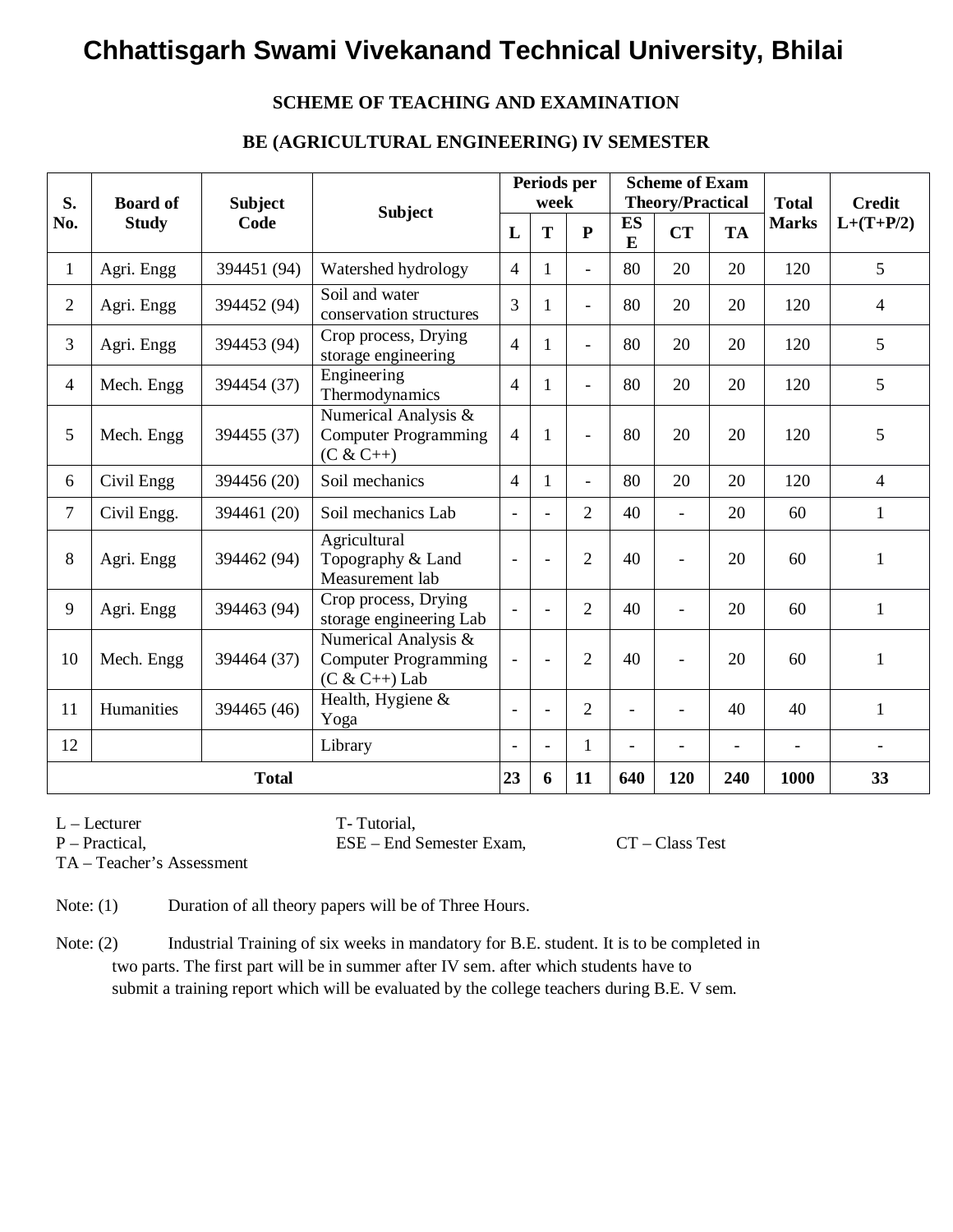### **SCHEME OF TEACHING AND EXAMINATION**

### **BE (AGRICULTURAL ENGINEERING) V SEMESTER**

| S.             | <b>Board of</b> | <b>Subject</b> |                                            |                | Periods per<br>week      |                | <b>Scheme of Exam</b><br><b>Theory/Practical</b> |                |           | <b>Total</b> | <b>Credit</b>            |
|----------------|-----------------|----------------|--------------------------------------------|----------------|--------------------------|----------------|--------------------------------------------------|----------------|-----------|--------------|--------------------------|
| No.            | <b>Study</b>    | Code           | <b>Subject</b>                             | L              | T                        | ${\bf P}$      | <b>ESE</b>                                       | <b>CT</b>      | <b>TA</b> | <b>Marks</b> | $L+(T+P/2)$              |
| $\mathbf{1}$   | Mech. Engg      | 394551 (37)    | Theory of Machines                         | 4              | $\mathbf{1}$             | $\blacksquare$ | 80                                               | 20             | 20        | 120          | 5                        |
| $\overline{2}$ | Civil Engg      | 394552 (20)    | Environmental engineering                  | 3              | $\mathbf{1}$             | $\blacksquare$ | 80                                               | 20             | 20        | 120          | $\overline{4}$           |
| 3              | Agri. Engg      | 394553 (94)    | Irrigation and drainage<br>engineering     | 4              | 1                        | $\equiv$       | 80                                               | 20             | 20        | 120          | 5                        |
| 4              | Agri. Engg      | 394554 (94)    | Ground water, Wells and<br>pumps           | 4              | 1                        | $\blacksquare$ | 80                                               | 20             | 20        | 120          | 5                        |
| 5              | Agri. Engg      | 394555 (94)    | Farm machinery and<br>equipment's          | 3              | 1                        | $\blacksquare$ | 80                                               | 20             | 20        | 120          | $\overline{\mathcal{L}}$ |
| 6              | Agri. Engg      | 394556 (94)    | Dairy and food engineering                 | $\overline{4}$ | 1                        | $\blacksquare$ | 80                                               | 20             | 20        | 120          | 5                        |
| 7              | Agri. Engg      | 394561 (94)    | Farm machinery and<br>equipment's lab      |                |                          | $\overline{2}$ | 40                                               |                | 20        | 60           | $\mathbf{1}$             |
| 8              | Civil Engg      | 394562 (20)    | Environmental engineering<br>lab           |                | $\overline{a}$           | $\overline{2}$ | 40                                               | $\overline{a}$ | 20        | 60           | $\mathbf{1}$             |
| 9              | Agri. Engg      | 394563 (94)    | Dairy and food engineering<br>Lab          |                | $\overline{\phantom{a}}$ | $\overline{2}$ | 40                                               |                | 20        | 60           | $\mathbf{1}$             |
| 10             | Agri. Engg      | 394564 (94)    | Irrigation and drainage<br>engineering lab |                | $\overline{\phantom{a}}$ | $\overline{2}$ | 40                                               | $\overline{a}$ | 20        | 60           | 1                        |
| 11             | Humanities      | 394565 (46)    | <b>Personality Development</b>             | $\sim$         | $\blacksquare$           | $\overline{2}$ | $\overline{a}$                                   | $\overline{a}$ | 20        | 20           | $\mathbf{1}$             |
| 12             | Agri. Engg      | 394566 (94)    | * Practical Training<br>Evaluation/Library |                | $\overline{a}$           | $\overline{2}$ | $\blacksquare$                                   |                | 20        | 20           | $\mathbf{1}$             |
|                |                 | <b>Total</b>   |                                            | 22             | 6                        | 12             | 640                                              | 120            | 240       | 1000         | 34                       |

L – Lecturer T- Tutorial

P – Practical, ESE – End Semester Exam, CT – Class Test

TA – Teacher's Assessment

\*To be completed after IV sem. and before the commencement of V Sem.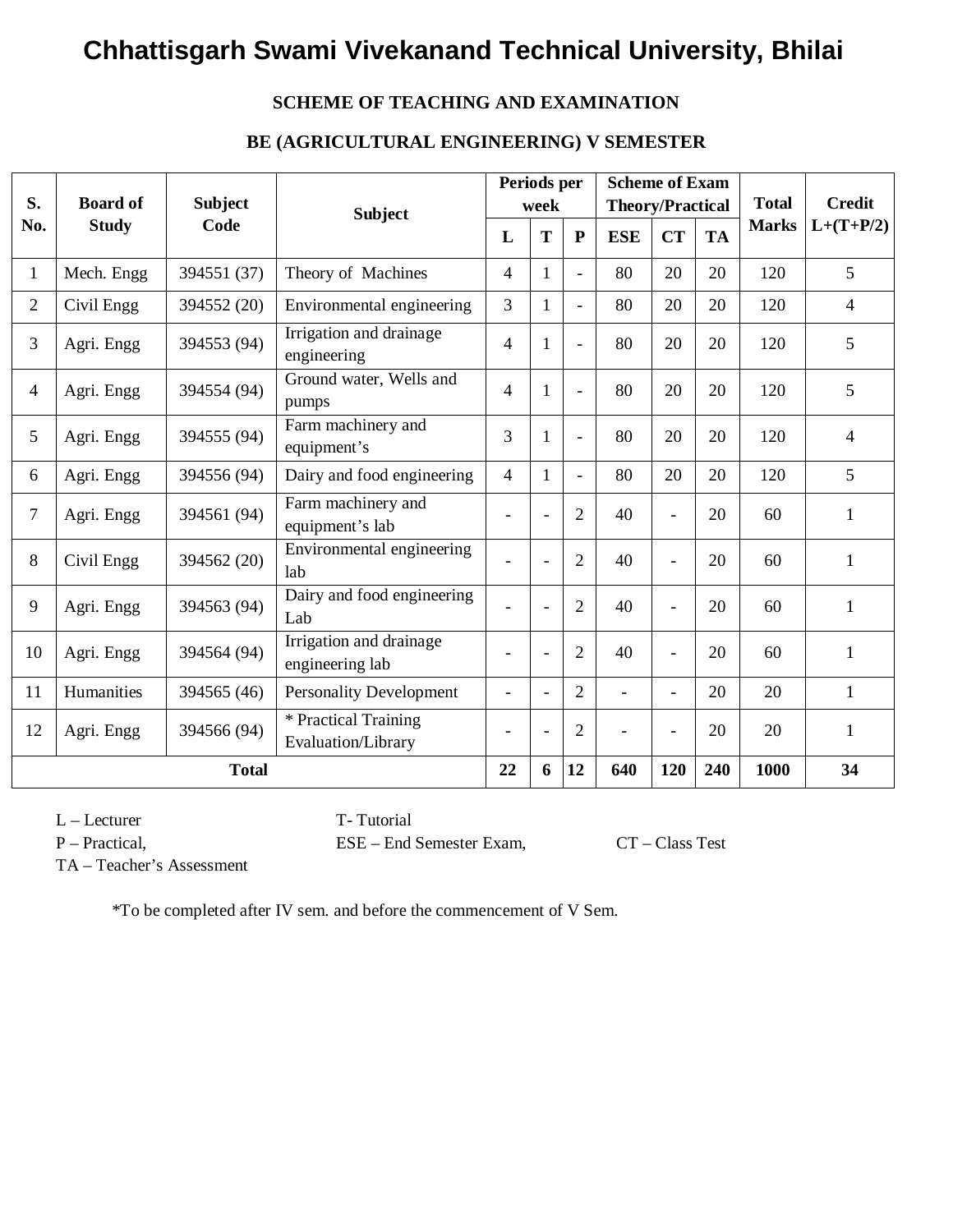### **SCHEME OF TEACHING AND EXAMINATION**

### **BE (AGRICULTURAL ENGINEERING) VI SEMESTER**

| S.             | <b>Board of</b>  | <b>Subject</b> | <b>Subject</b><br>L                                     |                     | Periods per<br>week      |                          |                          | <b>Scheme of Exam</b><br><b>Theory/Practical</b> |                | <b>Total</b>   | <b>Credit</b>     |
|----------------|------------------|----------------|---------------------------------------------------------|---------------------|--------------------------|--------------------------|--------------------------|--------------------------------------------------|----------------|----------------|-------------------|
| No.            | <b>Study</b>     | Code           |                                                         |                     | T                        | $\mathbf{P}$             | <b>ESE</b>               | <b>CT</b>                                        | <b>TA</b>      |                | Marks $L+(T+P/2)$ |
| $\mathbf{1}$   | Civil Engg       | 394651 (20)    | Design of structure                                     |                     | $\mathbf{1}$             | $\overline{\phantom{a}}$ | 80                       | 20                                               | 20             | 120            | 5                 |
| $\overline{2}$ | Agri. Engg       | 394652 (94)    | Tractor system and controls                             | 4                   | $\mathbf{1}$             | $\blacksquare$           | 80                       | 20                                               | 20             | 120            | 5                 |
| 3              | Agri. Engg       | 394653 (94)    | Agriculture structures and<br>environmental control     | 3                   | $\mathbf{1}$             | $\overline{a}$           | 80                       | 20                                               | 20             | 120            | 4                 |
| $\overline{4}$ | Agri. Engg       | 394654 (94)    | Food Packaging Technology                               | $\overline{3}$      | $\mathbf{1}$             | $\overline{a}$           | 80                       | 20                                               | 20             | 120            | $\overline{4}$    |
| 5              | Mech. Engg       | 394655 (37)    | Machine Design                                          | 3                   | $\mathbf{1}$             | $\blacksquare$           | 80                       | 20                                               | 20             | 120            | $\overline{4}$    |
| 6              | Refer Table $-I$ |                | <b>Professional Elective - I</b>                        | 4                   | $\mathbf{1}$             | $\blacksquare$           | 80                       | 20                                               | 20             | 120            | 5                 |
| $\overline{7}$ | Mech. Engg       | 394661 (37)    | Data base management &<br>internet lab                  | $\blacksquare$      | $\overline{a}$           | $\overline{2}$           | 40                       | $\blacksquare$                                   | 20             | 60             | 1                 |
| 8              | Agri. Engg       | 394662 (94)    | Tractor system and controls<br>lab                      | $\blacksquare$      |                          | $\overline{2}$           | 40                       | $\blacksquare$                                   | 20             | 60             | 1                 |
| 9              | Agri. Engg       | 394663 (94)    | Agriculture structures and<br>environmental control Lab | $\blacksquare$      | $\overline{\phantom{a}}$ | 3                        | 40                       | $\overline{\phantom{a}}$                         | 20             | 60             | $\overline{2}$    |
| 10             | Agri. Engg       | 394664 (94)    | Tractor and farm machinery<br>Lab                       | $\blacksquare$      | $\overline{\phantom{a}}$ | $\overline{2}$           | 40                       | $\overline{\phantom{a}}$                         | 20             | 60             | $\mathbf{1}$      |
| 11             | Management       | 394665 (76)    | <b>Management Skills</b>                                |                     | $\overline{a}$           | $\overline{2}$           | 40                       | $\blacksquare$                                   | 40             | 40             | $\mathbf{1}$      |
| 12             |                  |                | Library                                                 | $\blacksquare$      | $\blacksquare$           | 1                        | $\overline{\phantom{a}}$ | $\blacksquare$                                   | $\blacksquare$ | $\blacksquare$ |                   |
|                | <b>Total</b>     |                |                                                         | $\overline{2}$<br>3 | 6                        | 11                       | 640                      | 120                                              | 240            | 1000           | 33                |

L – Lecturer T- Tutorial,

P – Practical, ESE – End Semester Exam, CT – Class Test

TA – Teacher's Assessment

Note: Duration of all theory papers will be of **Three Hours except for Machine Design Paper which is for four hours.**

Note: Industrial Training of twelve weeks is mandatory for B.E. students. It is to be completed in two equal parts. The first part most have been completed in summer after  $4<sup>th</sup>$ sem. The  $2<sup>nd</sup>$  part to be completed to be during summer after six sem. After which students have to submit a training report which will be evaluated by college teachers during BE- VII sem.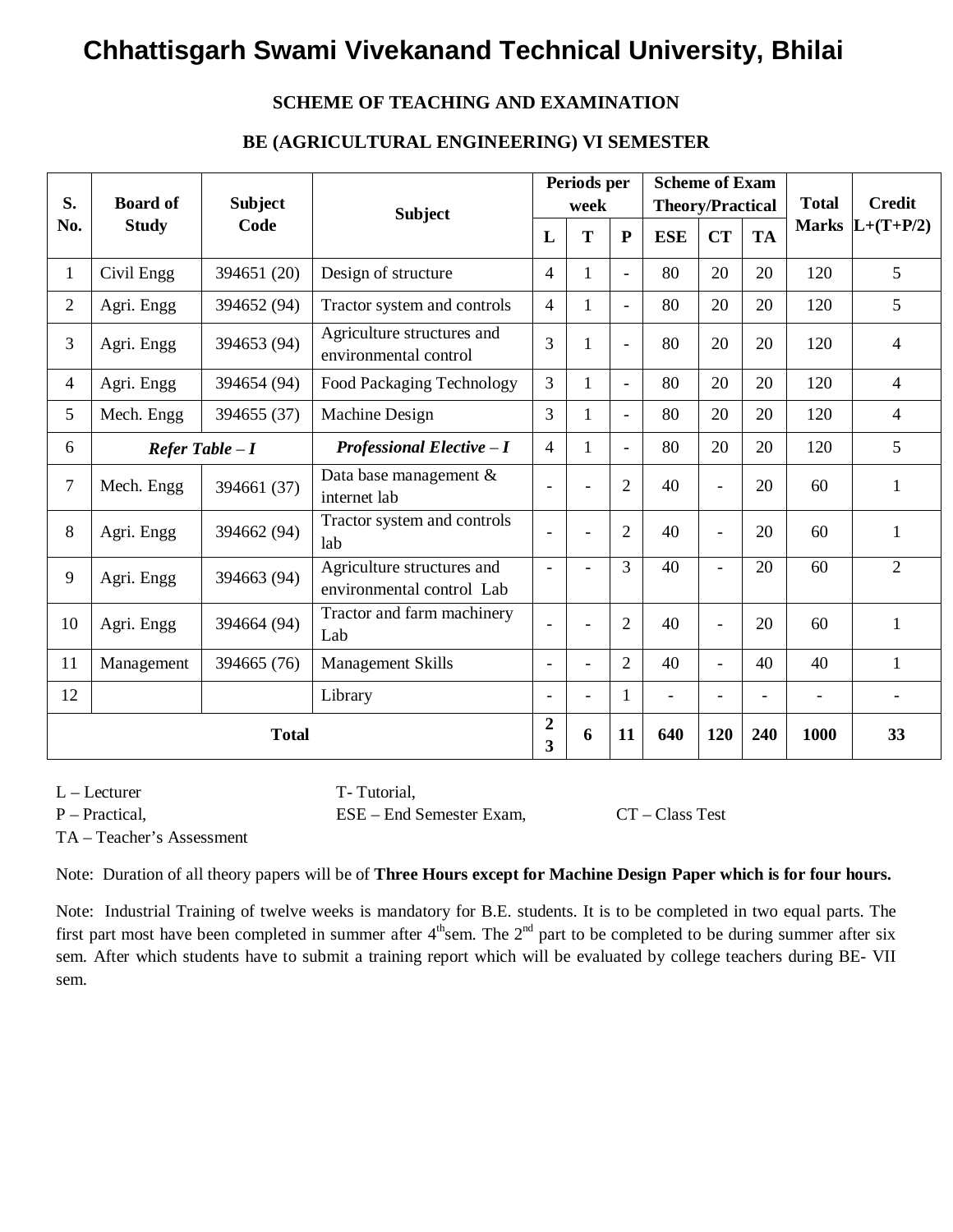### **S.** No. **Branch Subject Code Subject** 1 Agriculture 394671 (94) Design & maintenance of green house 2 | Agriculture | 394672 (94) | Waste & by product utiliation 3 Agriculture 394673 (94) Engineering Economics 4 Agriculture 394674 (94) Development of processed products and development 5 Agriculture 394675 (94) Mechanics of tillage & traction 6 Agriculture 394676 (94) Computer Graphics

### **Professional Elective – I**

**Table – I**

Note: (1)  $1/4^{\text{th}}$  of total strength of students subject to minimum of 20 students is required to offer and elective in the college in a particular academic session.

Note: (2) Choice of elective course once made for an examination cannot be changed in future examinations.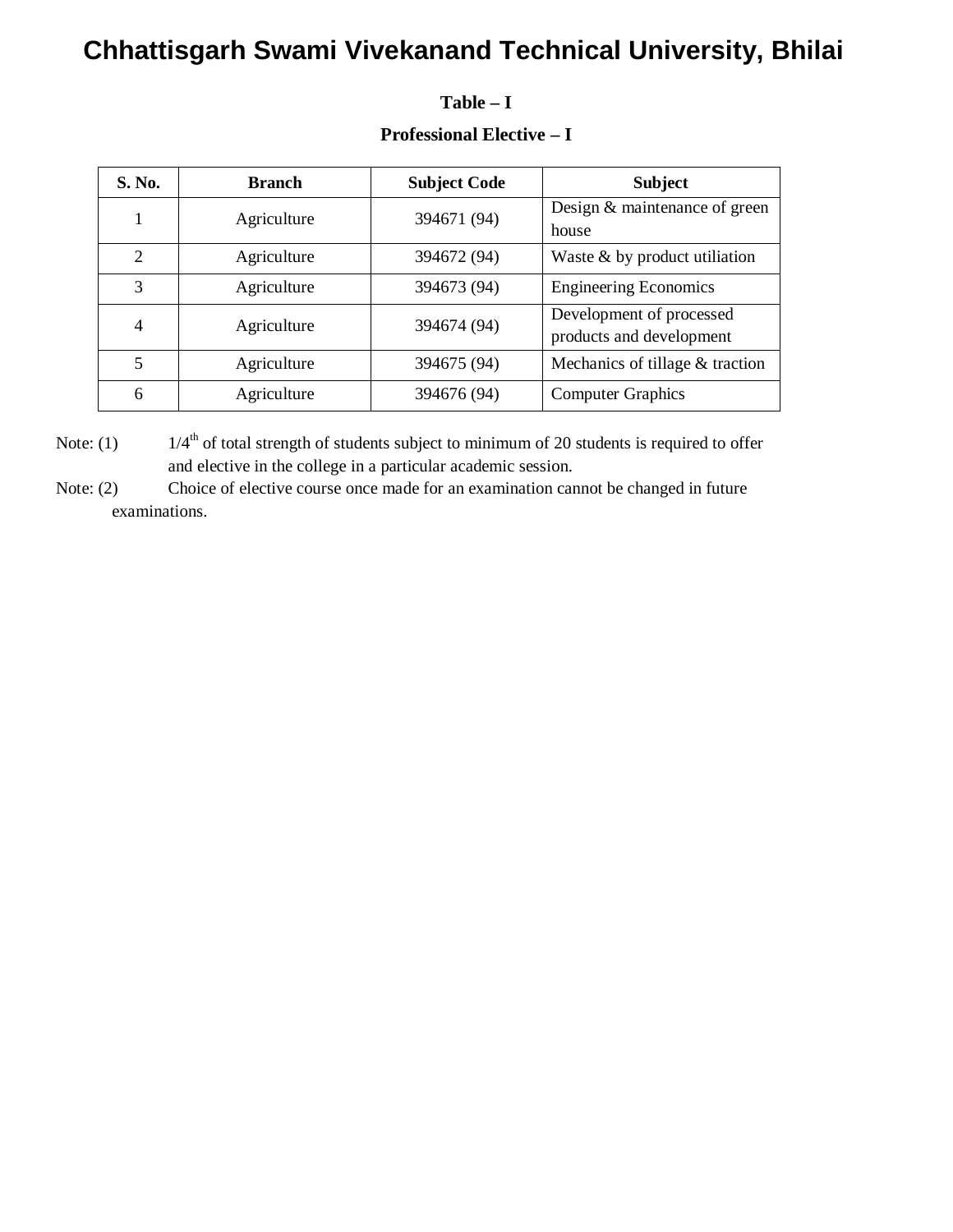### **SCHEME OF TEACHING AND EXAMINATION**

### **BE (AGRICULTURAL ENGINEERING) VII SEMESTER**

| S.              | <b>Board of</b>                                          | <b>Subject</b><br><b>Subject</b> |                                                            |                          | <b>Periods</b><br>per week |                          | <b>Scheme of Exam</b><br><b>Theory/Practical</b> |                          |           | <b>Total</b> | <b>Credit</b>  |
|-----------------|----------------------------------------------------------|----------------------------------|------------------------------------------------------------|--------------------------|----------------------------|--------------------------|--------------------------------------------------|--------------------------|-----------|--------------|----------------|
| No.             | <b>Study</b>                                             | Code                             |                                                            |                          | T                          | ${\bf P}$                | <b>ESE</b>                                       | <b>CT</b>                | <b>TA</b> | <b>Marks</b> | $L+(T+P/2)$    |
| $\mathbf{1}$    | Mech. Engg                                               | 394751 (37)                      | Heat & mass transfer                                       | 3                        | 1                          | $\sim$                   | 80                                               | 20                       | 20        | 120          | $\overline{4}$ |
| $\overline{2}$  | Agri. Engg                                               | 394752 (94)                      | Agriculture business<br>management and<br>entrepreneurship |                          | 1                          | $\sim$                   | 80                                               | 20                       | 20        | 120          | 5              |
| $\overline{3}$  | Agri. Engg                                               | 394753 (94)                      | Command area development<br>management                     |                          |                            | $\blacksquare$           | 80                                               | 20                       | 20        | 120          | $\overline{4}$ |
| $\overline{4}$  | Agri. Engg                                               | 394754 (94)                      | Design of micro irrigation<br>system                       | 4                        |                            | $\overline{\phantom{a}}$ | 80                                               | 20                       | 20        | 120          | 5              |
| $5\overline{)}$ | $Refer$ Table $-II$<br><b>Professional Elective - II</b> |                                  | 4                                                          |                          | $\blacksquare$             | 80                       | 20                                               | 20                       | 120       | 5            |                |
| 6               | Agri. Engg.                                              | 394761 (94)                      | Command area development<br>management lab                 | -                        | $\overline{\phantom{a}}$   | $\overline{2}$           | 40                                               | $\overline{\phantom{a}}$ | 20        | 60           | 1              |
| $\overline{7}$  | Mech. Engg                                               | 394762 (37)                      | Heat & mass transfer Lab                                   | $\overline{\phantom{0}}$ | $\overline{\phantom{a}}$   | 3                        | 40                                               | $\overline{\phantom{a}}$ | 20        | 60           | $\overline{2}$ |
| 8               | Agri. Engg                                               | 394763 (94)                      | Design of micro irrigation<br>system Lab                   | ۰                        | $\overline{\phantom{a}}$   | 3                        | 40                                               | $\overline{\phantom{a}}$ | 20        | 60           | 2              |
| 9               | Agri. Engg                                               | 394764 (94)                      | Minor Project                                              | $\overline{\phantom{a}}$ |                            | 3                        | 100                                              | $\overline{a}$           | 40        | 140          | $\overline{2}$ |
| 10              | Management                                               | 394765 (76)                      | Innovative & Entrepreneurial<br>Skill                      |                          |                            | $\overline{2}$           |                                                  |                          | 40        | 40           | $\mathbf{1}$   |
| 11              | Agri. Engg                                               | 394766 (94)                      | ** Practical Training<br>Evolution/Library                 |                          | $\overline{\phantom{a}}$   | 1                        |                                                  |                          | 40        | 40           | $\mathbf{1}$   |
|                 | <b>Total</b>                                             |                                  |                                                            | 19                       | 5                          | 15                       | 620                                              | 100                      | 280       | 1000         | 32             |

L – Lecturer T- Tutorial,

P – Practical, ESE – End Semester Exam, CT – Class Test

TA – Teacher's Assessment

\*\* To be completed after VI sem. and before the commencement of VII Sem.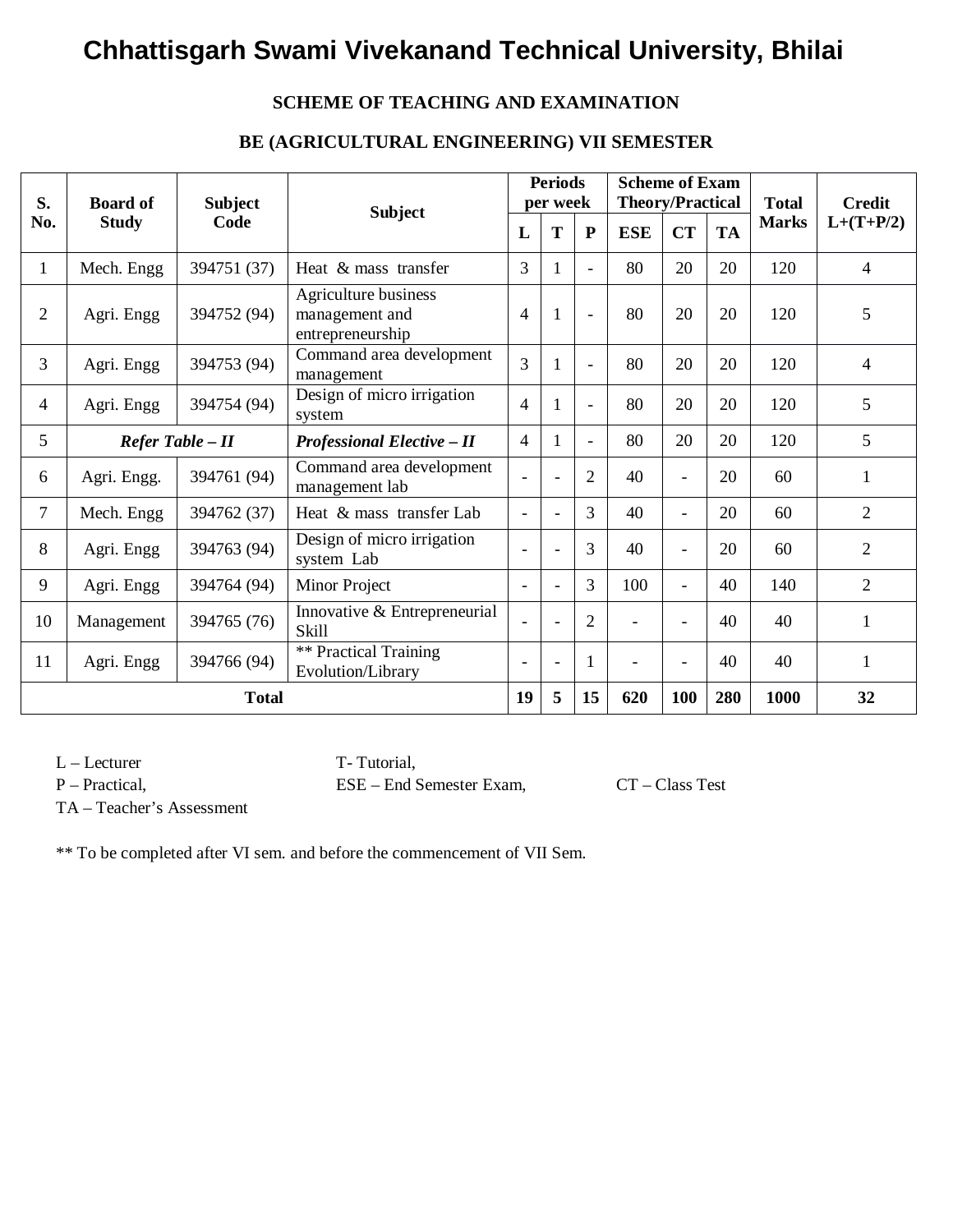### **Table – II**

| <b>Professional Elective – II</b> |
|-----------------------------------|
|                                   |

| S.No. | <b>Branch</b> | <b>Subject Code</b> | <b>Subject</b>                             |  |  |  |
|-------|---------------|---------------------|--------------------------------------------|--|--|--|
|       | Agriculture   | 394771 (94)         | Quality Control & Total Quality Management |  |  |  |
|       | Agriculture   | 394772 (94)         | Energy Management & Audit                  |  |  |  |
| 3     | Agriculture   | 394773 (94)         | <b>Systems Engineering</b>                 |  |  |  |
| 4     | Agriculture   | 394774 (94)         | Remote sensing and GIS applications        |  |  |  |
|       | Agriculture   | 394775 (94)         | Reservoir and farm pond design             |  |  |  |

Note: (1)  $1/4^{\text{th}}$  of total strength of students subject to minimum of 20 students is required to offer and elective in the college in a particular academic session.

Note: (2) Choice of elective course once made for an examination cannot be changed in future examinations.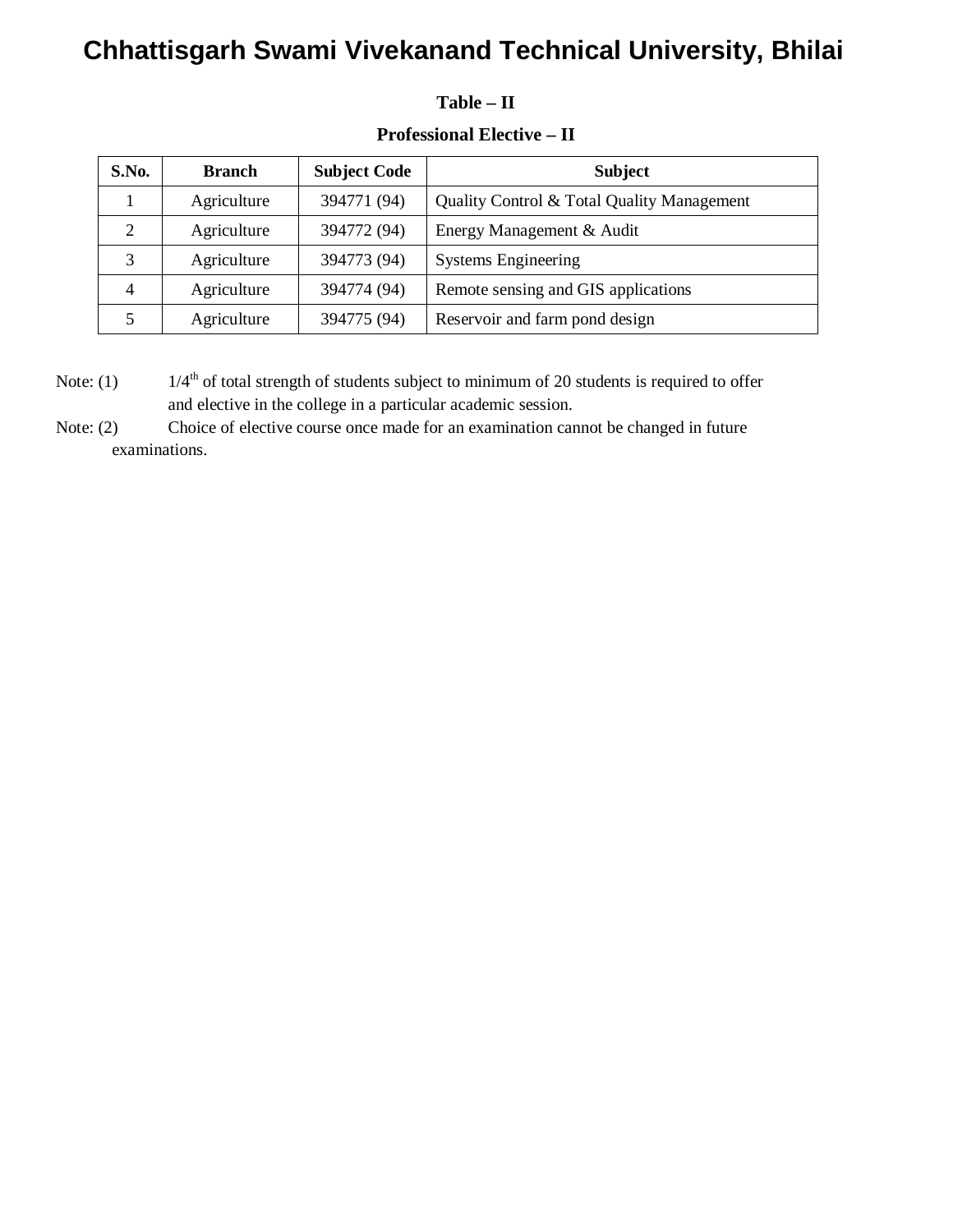### **SCHEME OF TEACHING AND EXAMINATION**

### **BE (AGRICULTURAL ENGINEERING) VIII SEMESTER**

| S.             | <b>Board of</b>                                              |                     | <b>Subject</b>                             |                          | Periods per<br>week      |                | <b>Scheme of Exam</b><br><b>Theory/Practical</b> |                          |                          | <b>Total</b>             | <b>Credit</b> |
|----------------|--------------------------------------------------------------|---------------------|--------------------------------------------|--------------------------|--------------------------|----------------|--------------------------------------------------|--------------------------|--------------------------|--------------------------|---------------|
| No.            | <b>Study</b>                                                 | <b>Subject Code</b> | L                                          |                          | T                        | ${\bf P}$      | <b>ESE</b>                                       | <b>CT</b>                | <b>TA</b>                | <b>Marks</b>             | $L+(T+P/2)$   |
| $\mathbf{1}$   | Agri. Engg                                                   | 394831 (95)         | Farm power and machinery<br>management     |                          |                          |                | 80                                               | 20                       | 20                       | 120                      | 5             |
| $\overline{2}$ | Mech. Engg                                                   | 394832 (37)         | Refrigeration and Air<br>Conditioning      | $\overline{4}$           |                          |                | 80                                               | 20                       | 20                       | 120                      | 5             |
| 3              | Water resources<br>394833 (20)<br>Civil Engg.<br>engineering |                     | $\overline{4}$                             |                          |                          | 80             | 20                                               | 20                       | 120                      | 5                        |               |
| $\overline{4}$ | Refer Table - III                                            |                     | <b>Professional Elective - III</b>         | $\overline{4}$           |                          | $\blacksquare$ | 80                                               | 20                       | 20                       | 120                      | 5             |
| 5              | $Refer$ Table $-IV$                                          |                     | <b>Open Elective - IV</b>                  | $\overline{4}$           |                          | $\blacksquare$ | 80                                               | 20                       | 20                       | 120                      | 5             |
| 6              | Agri. Engg.                                                  | 394861 (94)         | Farm power and machinery<br>management Lab |                          |                          | $\overline{2}$ | 40                                               | $\blacksquare$           | 20                       | 60                       | 1             |
| $\overline{7}$ | Mech. Engg                                                   | 394862 (37)         | Refrigeration and Air<br>Conditioning lab  |                          | ۰                        | $\overline{2}$ | 40                                               | $\overline{\phantom{0}}$ | 20                       | 60                       | 1             |
| 8              | Agri. Engg                                                   | 394863 (94)         | Material properties lab                    | ۰                        |                          | $\overline{2}$ | 40                                               | $\blacksquare$           | 20                       | 60                       | 1             |
| 9              | Agri. Engg                                                   | 394864 (94)         | Major Project                              | $\overline{\phantom{a}}$ | $\blacksquare$           | 6              | 100                                              | $\overline{\phantom{a}}$ | 80                       | 180                      | 3             |
| 10             | Agri. Engg                                                   | 394865 (94)         | Report Writing & Seminar                   |                          | $\overline{\phantom{a}}$ | $\overline{2}$ | $\overline{\phantom{0}}$                         | $\overline{\phantom{0}}$ | 40                       | 40                       | 1             |
| 11             |                                                              |                     | Library                                    | $\overline{\phantom{0}}$ | $\blacksquare$           | 1              |                                                  |                          | $\overline{\phantom{a}}$ | $\overline{\phantom{a}}$ | 1             |
|                | <b>Total</b>                                                 |                     |                                            | 20                       | 5                        | 15             | 620                                              | <b>100</b>               | 280                      | 1000                     | 33            |

L – Lecturer T- Tutorial,

P – Practical, ESE – End Semester Exam, CT – Class Test

TA – Teacher's Assessment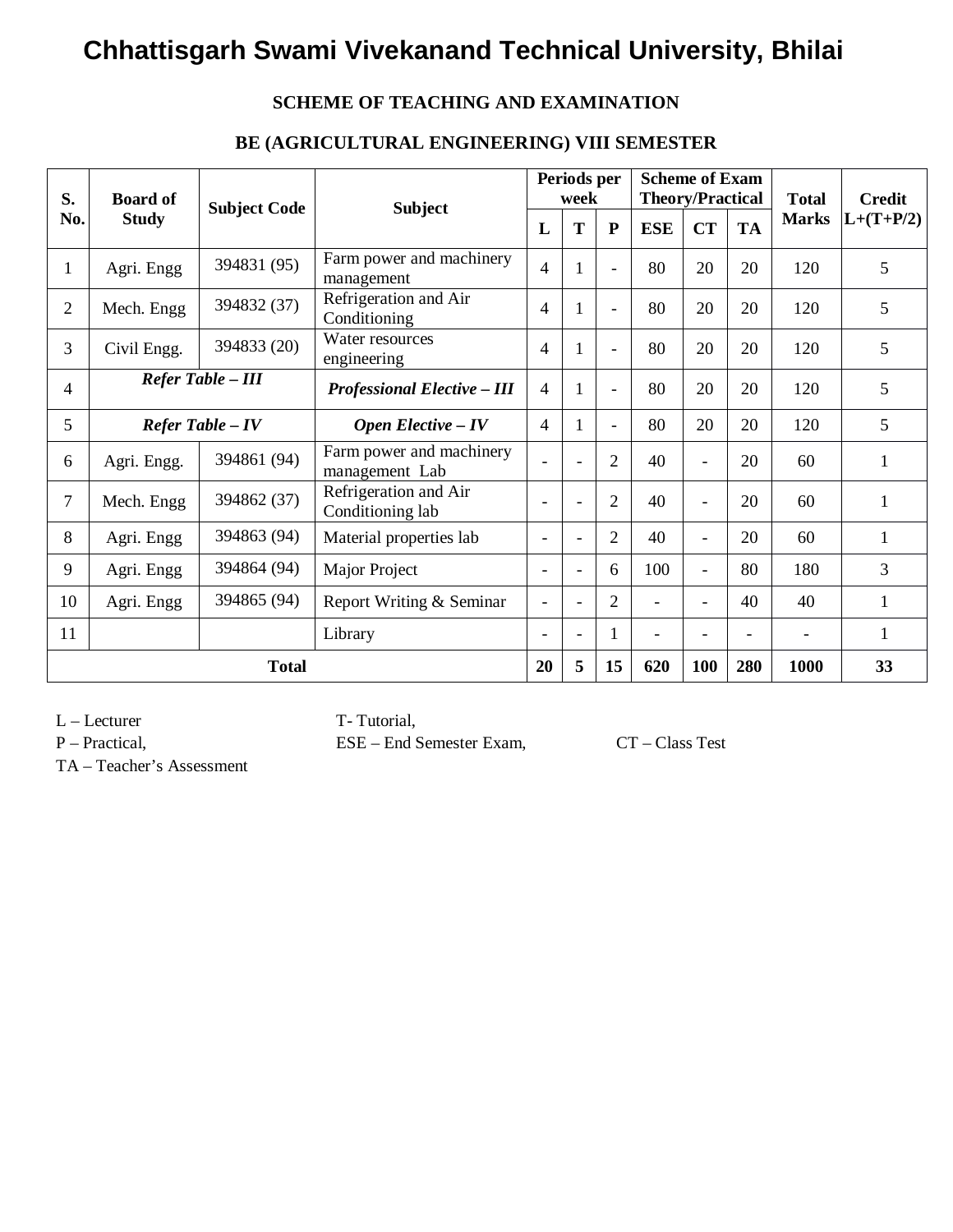#### **Table – III**

| S.No.             | <b>Subject Code</b><br><b>Branch</b> |             | <b>Subject</b>                                   |
|-------------------|--------------------------------------|-------------|--------------------------------------------------|
|                   | Agriculture                          | 394841 (94) | Bio mass management for fodder and energy        |
| ◠                 | Agriculture                          | 394842 (94) | Gully and Ravine Control Structures              |
| $\mathbf{\Omega}$ | Agriculture                          | 394843 (94) | Production technology for Agricultural machinery |
|                   | Agriculture                          | 394844 (94) | Food processing plant, design and layout         |
|                   | Agriculture                          | 394845 (94) | Food Science                                     |

#### **Professional Elective – III**

Note: (1)  $1/4^{\text{th}}$  of total strength of students subject to minimum of 20 students is required to offer and elective in the college in a particular academic session.

Note: (2) Choice of elective course once made for an examination cannot be changed in future examinations.